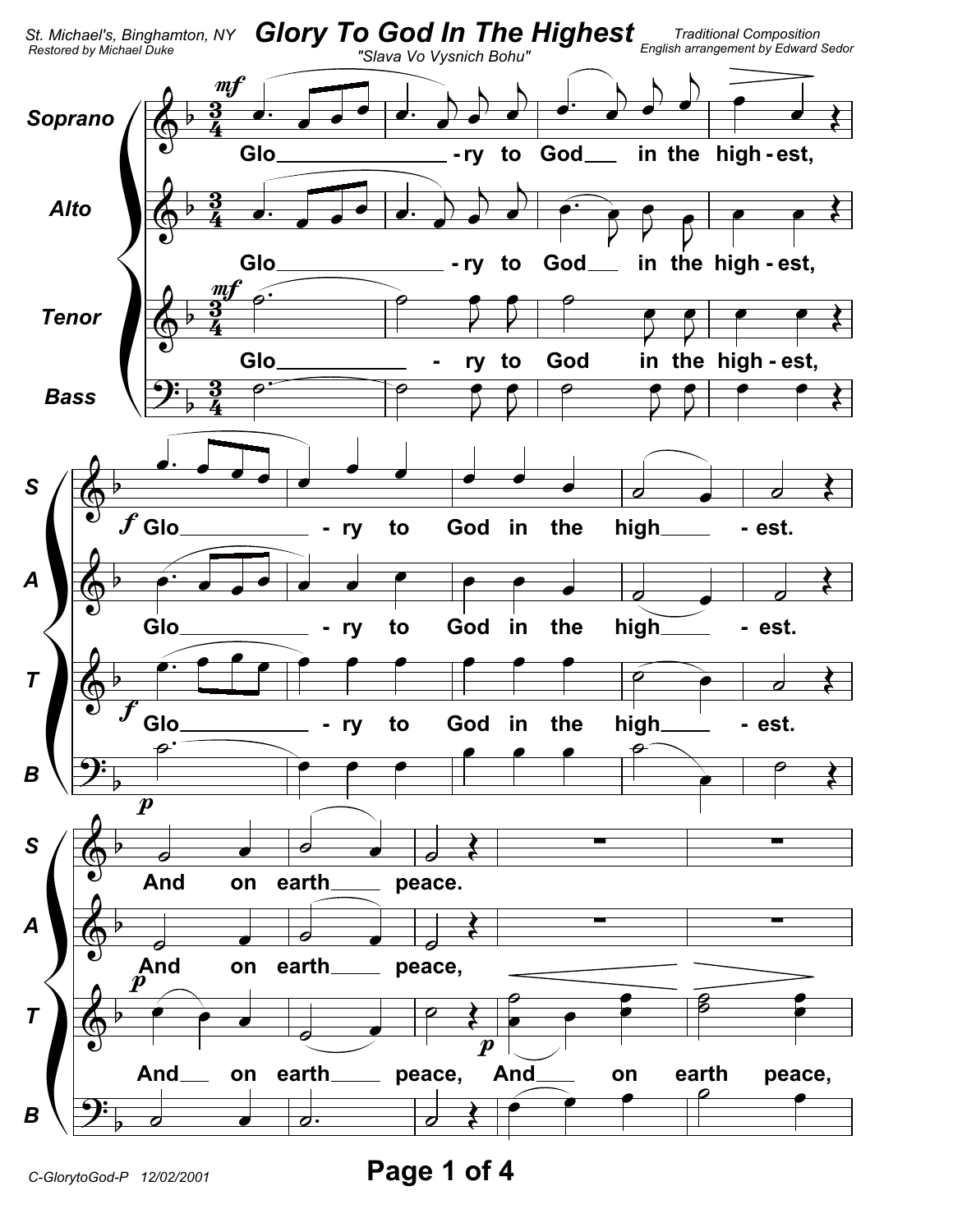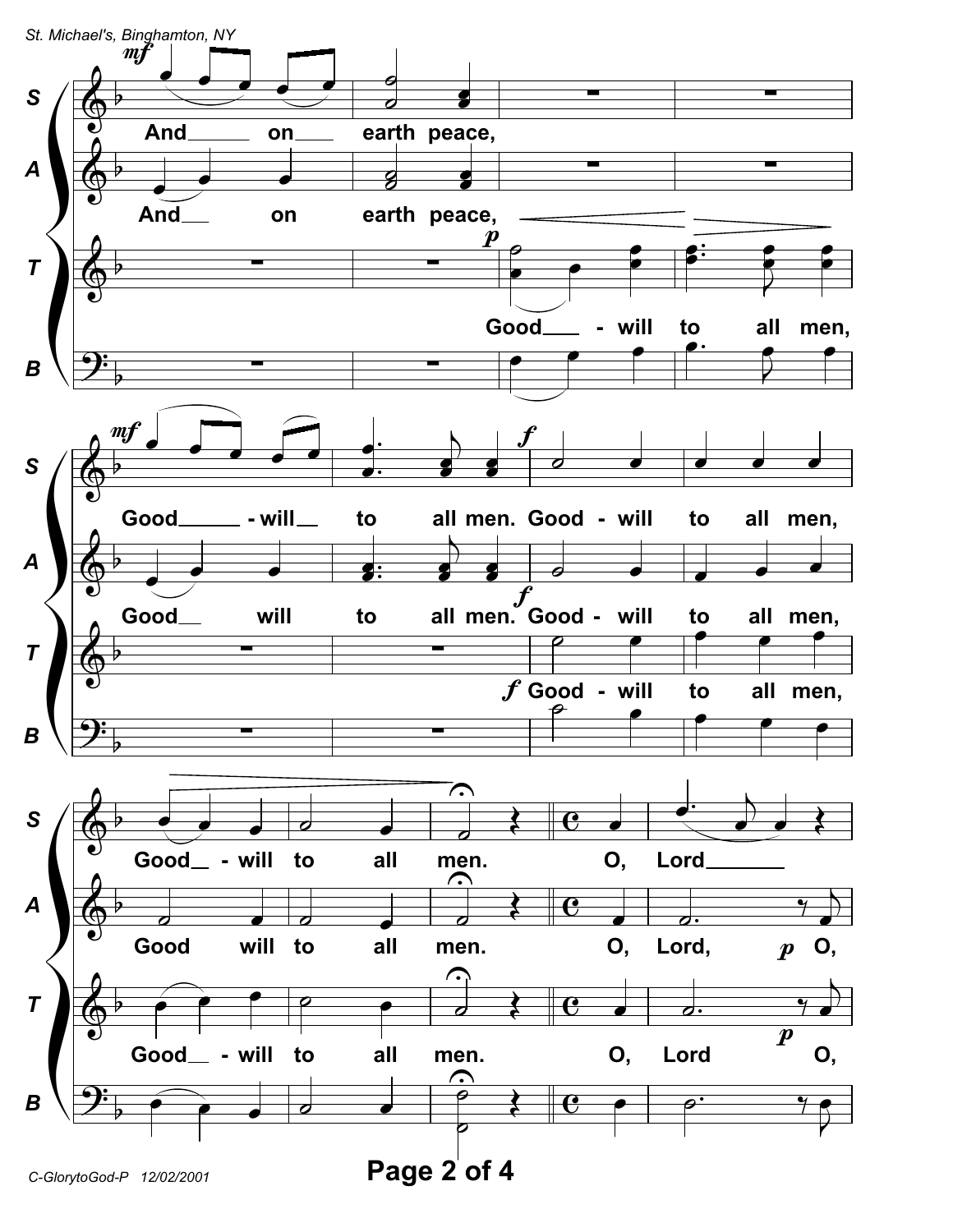

Page 3 of 4